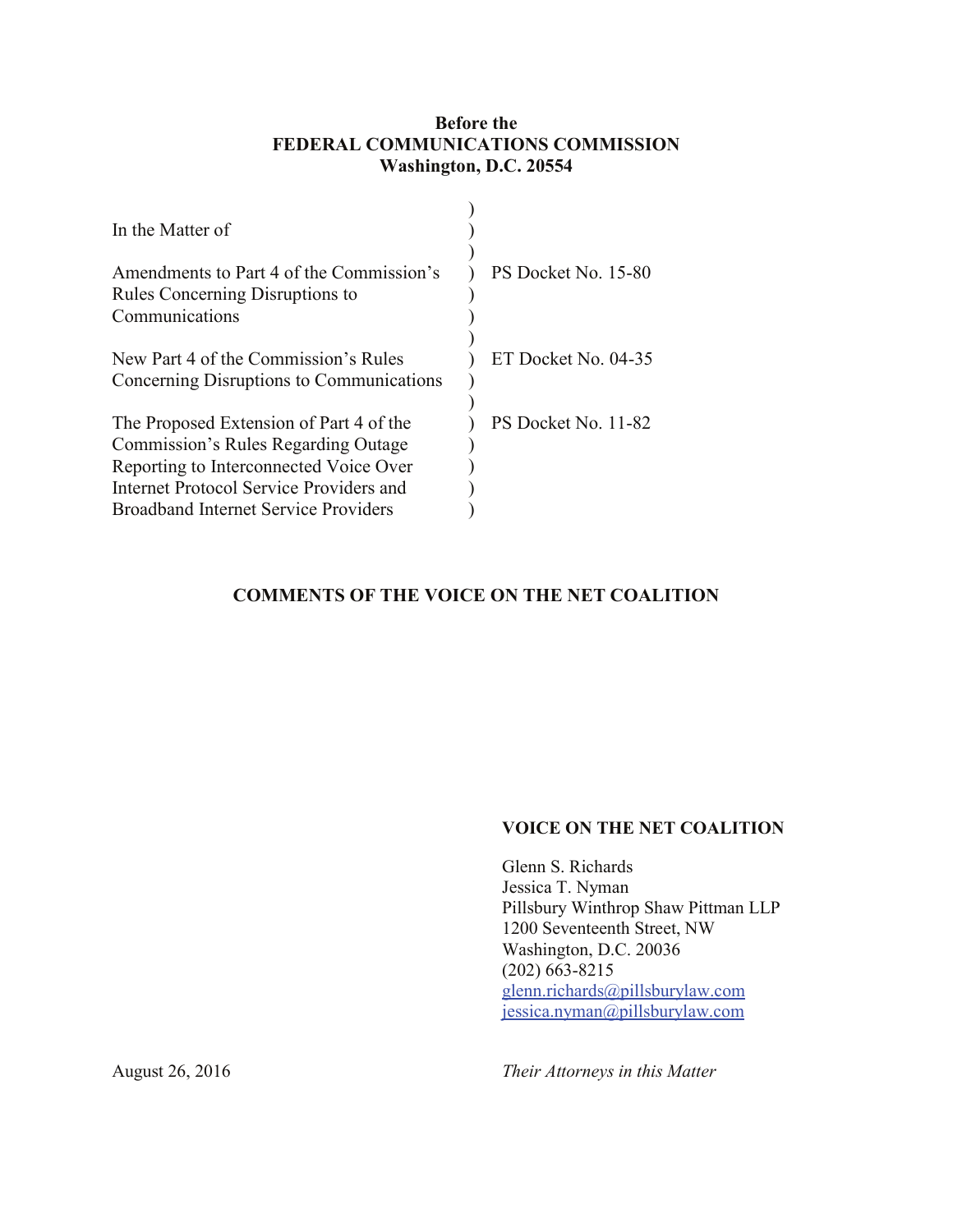# **TABLE OF CONTENTS**

| I. The Commission lacks authority to expand IVoIP outage reporting obligations 3 |  |
|----------------------------------------------------------------------------------|--|
| A. The proposed performance metrics are not necessary or well-suited to IVoIP 4  |  |
|                                                                                  |  |
|                                                                                  |  |
|                                                                                  |  |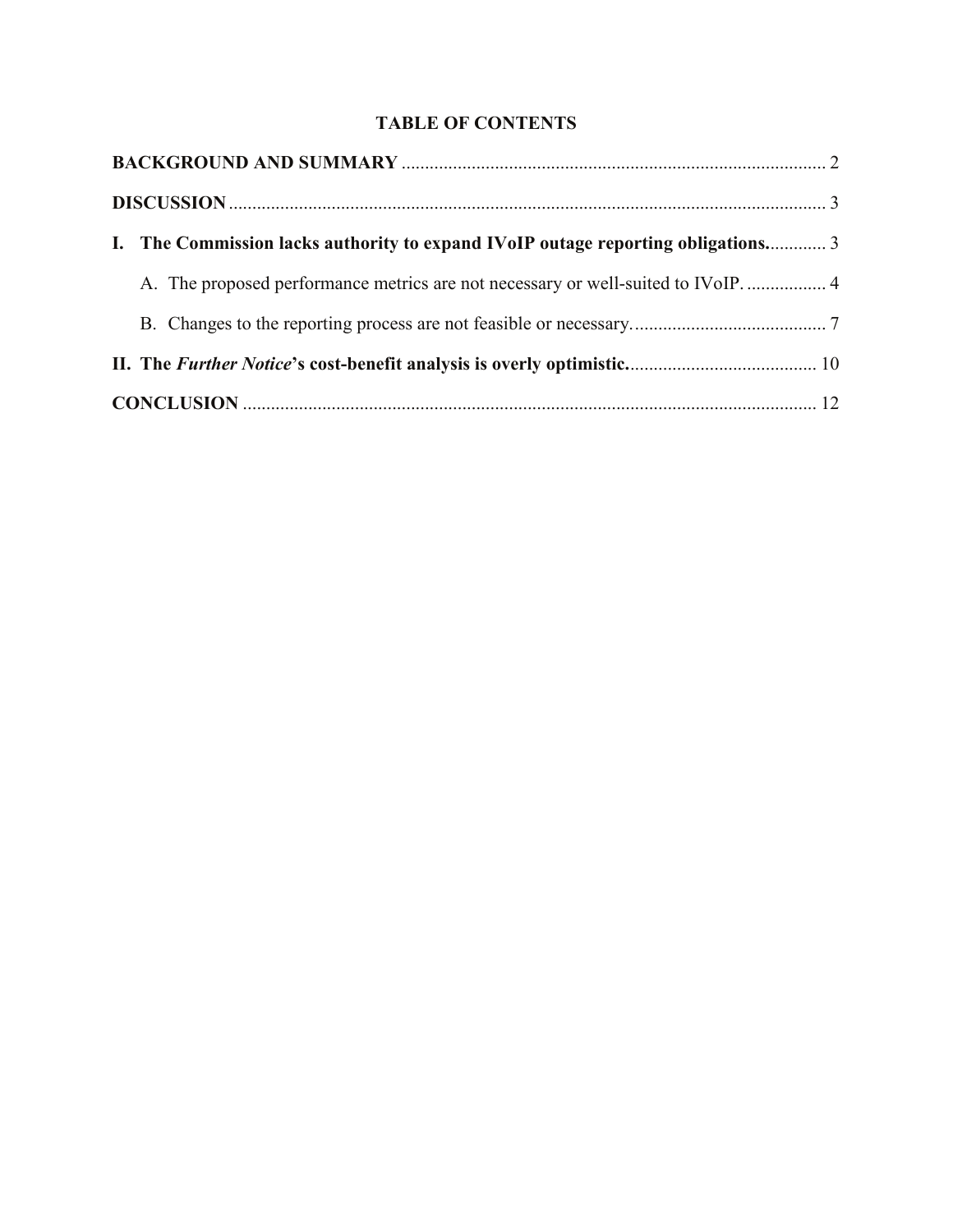## **Before the FEDERAL COMMUNICATIONS COMMISSION Washington, D.C. 20554**

| In the Matter of                                                                                                                                                                                                   |                     |
|--------------------------------------------------------------------------------------------------------------------------------------------------------------------------------------------------------------------|---------------------|
| Amendments to Part 4 of the Commission's<br>Rules Concerning Disruptions to<br>Communications                                                                                                                      | PS Docket No. 15-80 |
| New Part 4 of the Commission's Rules<br>Concerning Disruptions to Communications                                                                                                                                   | ET Docket No. 04-35 |
| The Proposed Extension of Part 4 of the<br>Commission's Rules Regarding Outage<br>Reporting to Interconnected Voice Over<br>Internet Protocol Service Providers and<br><b>Broadband Internet Service Providers</b> | PS Docket No. 11-82 |

To: The Commission

# **COMMENTS OF THE VOICE ON THE NET COALITION**

The Voice on the Net Coalition (the "VON Coalition")<sup>[1](#page-2-0)</sup> respectfully files these comments in response to the Commission's Further Notice of Proposed Rulemaking in the above-captioned proceedings.<sup>[2](#page-2-1)</sup> The VON Coalition opposes the Commission's proposed amendments to the outage reporting rules applicable to interconnected voice over IP ("IVoIP") service providers. For the reasons discussed herein, the proposed changes are both unnecessary and unworkable.

<span id="page-2-0"></span><sup>&</sup>lt;sup>1</sup> The VON Coalition is the leading advocacy organization for the Internet communications industry, working with legislators, regulators, and other policymakers to develop policies that support the availability and adoption of Internet communications products and services. For more information see [www.von.org.](http://www.von.org/)

<span id="page-2-1"></span><sup>2</sup> *Amendments to Part 4 of the Commission's Rules Concerning Disruptions to Communications, et al.*, PS Docket Nos. 15-80, 11-82, ET Docket No. 04-35, Report and Order, Order on Reconsideration, and Further Notice of Proposed Rulemaking, 31 FCC Rcd 5817 (2016) ("*Further Notice*").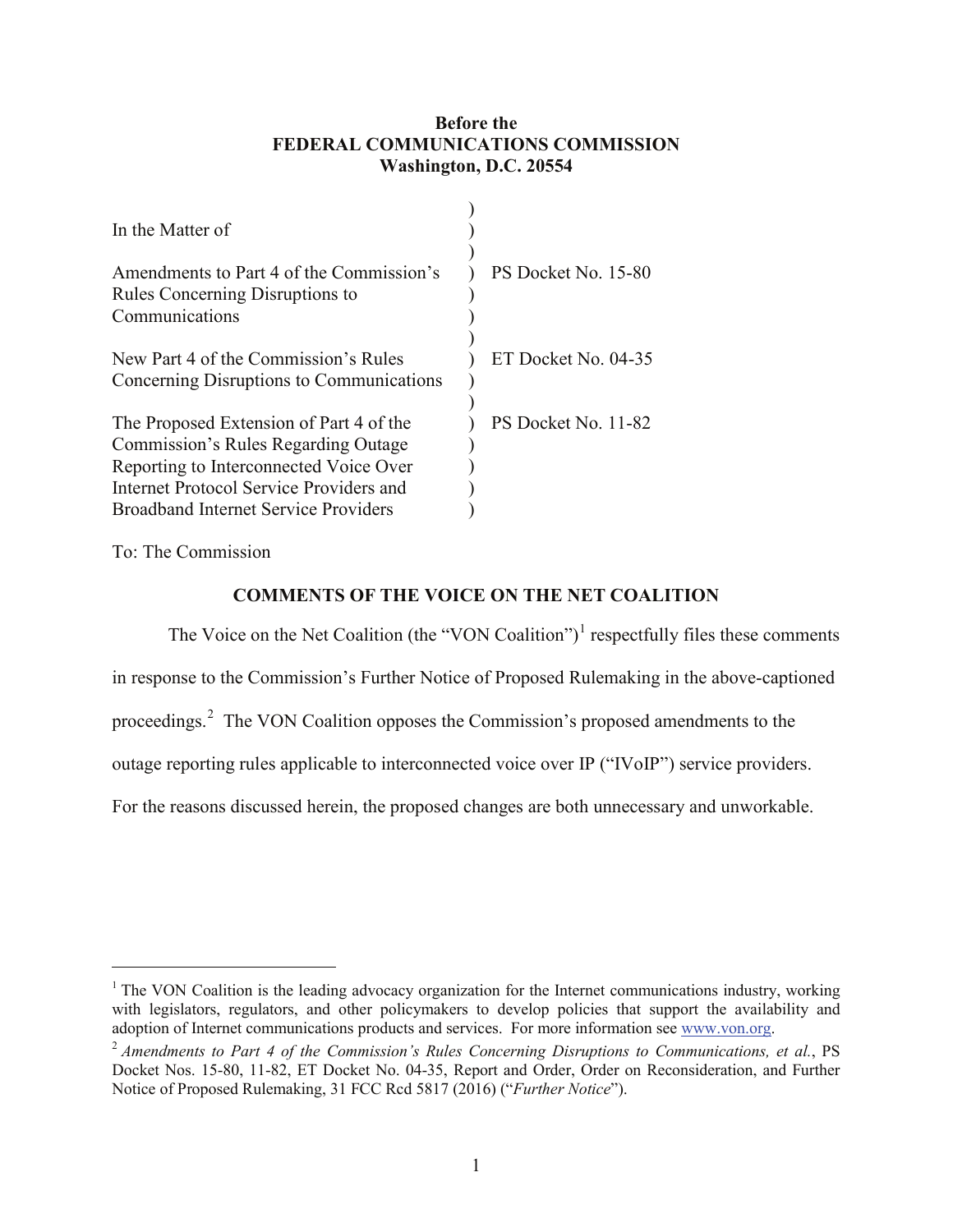#### **BACKGROUND AND SUMMARY**

<span id="page-3-0"></span>Since 1992, the FCC has required covered service providers to report communications outage information to the Commission. The rules were amended in 2012 to include IVoIP service providers. The basis for the expansion of the rules included providing (1) an "effective method for the Commission to know whether and how well providers are meeting their statutory obligations to provide 9-1-1 and [E9-1-1] service"; (2) analyzing "communications vulnerabilities" as they pertain to 9-1-1 services; and (3) "shar[ing] aggregate information with industry to help prevent future outages."[3](#page-3-1) The current rules require IVoIP providers to notify the Commission of a complete loss of service or connectivity within 24 hours of discovering the outage and to submit a more detailed report within 30 days.

 When the Commission adopted the current rules, it considered—and ultimately rejected—the proposals that it raises again in the *Further Notice*. [4](#page-3-2) Specifically the Commission declined to extend reporting requirements to outages based on performance degradation or to the "loss of generally-useful availability and connectivity."<sup>[5](#page-3-3)</sup> Such proposals were "sharply opposed on several bases, but especially based on the expected costs to implement."[6](#page-3-4) The Commission also recognized that difficulties in identifying IVoIP outages necessitated a longer notification and reporting period than what applied to legacy voice services.

<span id="page-3-1"></span> <sup>3</sup> *In the Matter of the Proposed Extension of Part 4 of the Commission's Rules Regarding Outage Reporting to Interconnected Voice over Internet Protocol Serv. Providers & Broadband Internet Serv. Providers*, 27 FCC Rcd. 2650, 2654 ¶ 7 (2012) ("2012 Order"); *see also id*. at 2651 ¶ 1 ("Collecting this data will help the Commission help ensure the Nation's 9-1-1 systems are as reliable and resilient as possible and also allow us to monitor compliance with the statutory 9-1-1 obligations of interconnected VoIP service providers.").

<span id="page-3-2"></span> $^{4}$  *Id.* at 2683 ¶ 80 (2012) (declining to adopt the concept of a "loss of generally-useful availability and connectivity" that was proposed in the NPRM).

<span id="page-3-3"></span> $<sup>5</sup>$  *Id.* at 2669 ¶ 47.</sup>

<span id="page-3-4"></span> $^{6}$  *Id.* ¶ 48.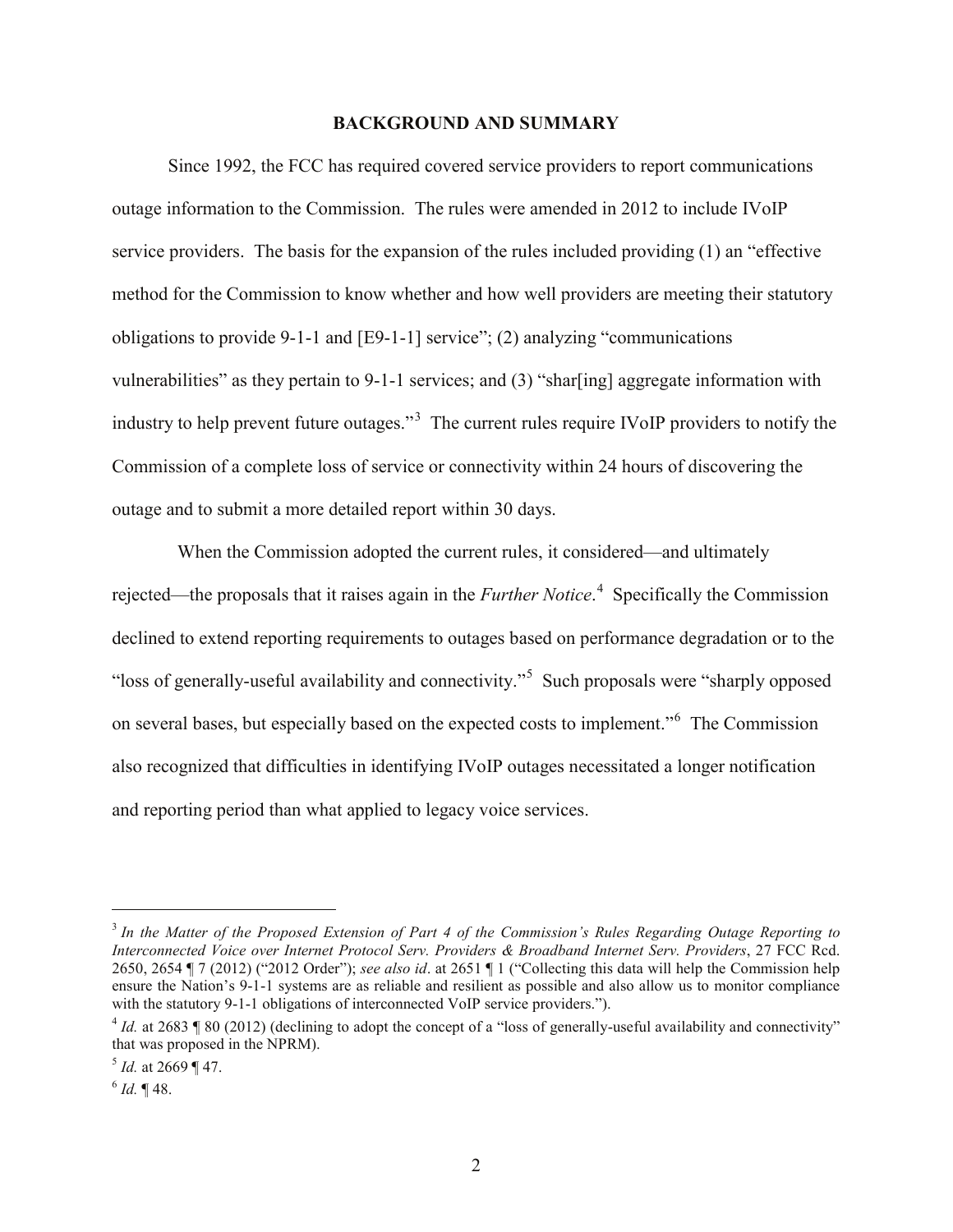The Commission now seeks to revive these rejected proposals without identifying any problems with the current regime or changes in technology since 2012 that would justify adoption of these more burdensome standards. The Commission simply states that it "has not received consistent, timely, or sufficiently detailed reporting needed to promote greater interconnected VoIP service."[7](#page-4-2) But the *Further Notice* fails to explain how the proposed changes will resolve these purported concerns. Nor does the Commission tether its proposals to the stated justifications or its legal authority for extending Part 4 to IVoIP in the first place.

#### **DISCUSSION**

#### <span id="page-4-1"></span><span id="page-4-0"></span>**I. The Commission lacks authority to expand IVoIP outage reporting obligations.**

The Commission may only act pursuant to statutory authority.<sup>[8](#page-4-3)</sup> Here, the Commission relies on two statutes for its authority to update the outage reporting rules for IVoIP: the NET [9](#page-4-4)11 Improvement Act<sup>9</sup> ("NET 911") and the Twenty-First Century Communications and Video Accessibility Act of 20[10](#page-4-5) ("CVAA").<sup>10</sup> NET 911 permits the Commission to amend regulations "as necessitated by changes in the market or technology, to ensure the ability of an IP-enabled voice service provider to comply with its obligations."[11](#page-4-6) Under the CVAA, the Commission may promulgate rules as recommended by the Emergency Access Advisory Committee ("EAAC") or "as are necessary to achieve reliable, interoperable communication that ensures

<span id="page-4-2"></span> <sup>7</sup> *Further Notice* at 5881 ¶ 160.

<span id="page-4-3"></span><sup>8</sup> *See, e.g.*, *Iowa League of Cities v. E.P.A.*, 711 F.3d 844, 876 (8th Cir. 2013) ("[T]he APA authorizes courts to strike down as ultra vires agency rules promulgated without valid statutory authority.").

<span id="page-4-4"></span> $^{9}$  47 U.S.C. § 615a-1.

<span id="page-4-5"></span> $10$  Twenty-First Century Communications and Video Accessibility Act of 2010, Pub. L. No. 111-260, 124 Stat. 2751 (2010) (codified in various sections of Title 47 of the United States Code)("CVAA").

<span id="page-4-6"></span> $11$  47 U.S.C. 615a-1.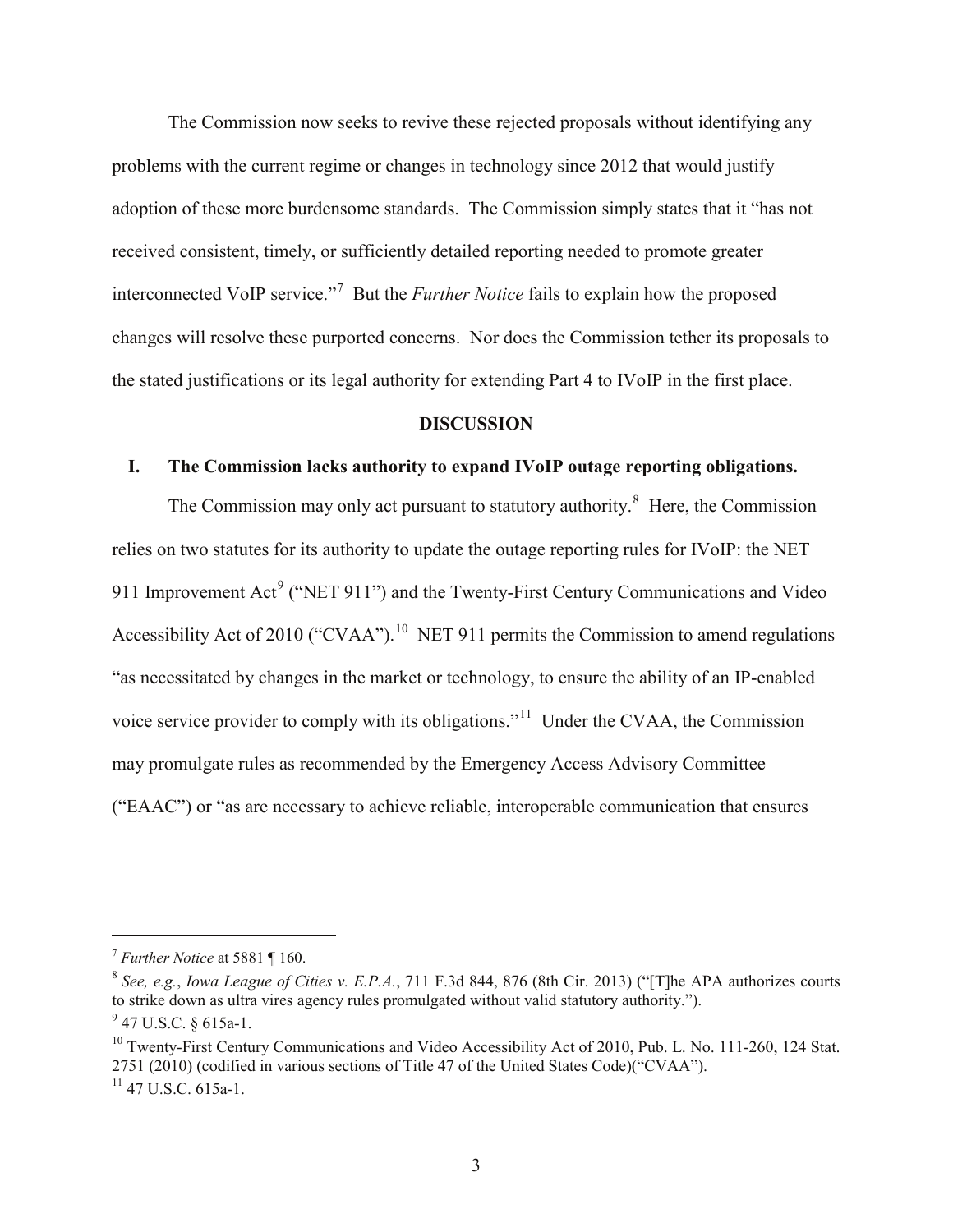access by individuals with disabilities to an Internet protocol-enabled emergency network, where achievable and technically feasible."[12](#page-5-1)

These statutes do not grant the Commission authority to adopt the proposed amendments. The Commission may have had authority to extend Part 4 to IVoIP to ensure E-9-1-1 availability and compliance with CVAA obligations. But the proposed expansion of reporting obligations does nothing to further advance those goals. In fact, the proposed amendments will divert resources that could be used to resolve and prevent outages. The Commission has not demonstrated that any of its IVoIP proposals are necessitated by changes in the IVoIP market or technology, recommended by EAAC, or necessary to advance CVAA's mandate.<sup>[13](#page-5-2)</sup> It should therefore reject, again, these proposals.

#### **A. The proposed performance metrics are not necessary or well-suited to IVoIP.**

<span id="page-5-0"></span>In 2012, the Commission "proposed to require reporting as outages both loss of service/connectivity as well as situations where, though service is technically being provided, packet loss, latency or jitter were experienced at a level that effectively prevented communication."[14](#page-5-3) The Commission also proposed to require IVoIP providers to report outages that reflect losses of "general useful availability and connectivity" based on yet-to-be defined "specific metrics."[15](#page-5-4) Heeding industry's concerns regarding the inapplicability of such metrics

<span id="page-5-1"></span> $12$  47 U.S.C. 615c.

<span id="page-5-2"></span><sup>&</sup>lt;sup>13</sup> EAAC merely recommended that the Commission "issue regulations as necessary to require that target entities, in the development and deployment of NG9-1-1 systems, take appropriate steps to support features, functions and capabilities to enable individuals with disabilities to make multimedia NG9-1-1 emergency calls."

<span id="page-5-3"></span><sup>&</sup>lt;sup>14</sup> 2012 Order at 2669 ¶ 47.

<span id="page-5-4"></span><sup>15</sup> *Id.* at 2682 ¶ 76; *Proposed Extension of Part 4 of the Commission's Rules Regarding Outage Reporting to Interconnected Voice Over Internet Protocol Service Providers and Broadband Internet Service Providers,*  Notice of Proposed Rulemaking*,* 26 FCC Rcd 7166, 7178-79 ¶ 27 (2011) ("2011 NPRM").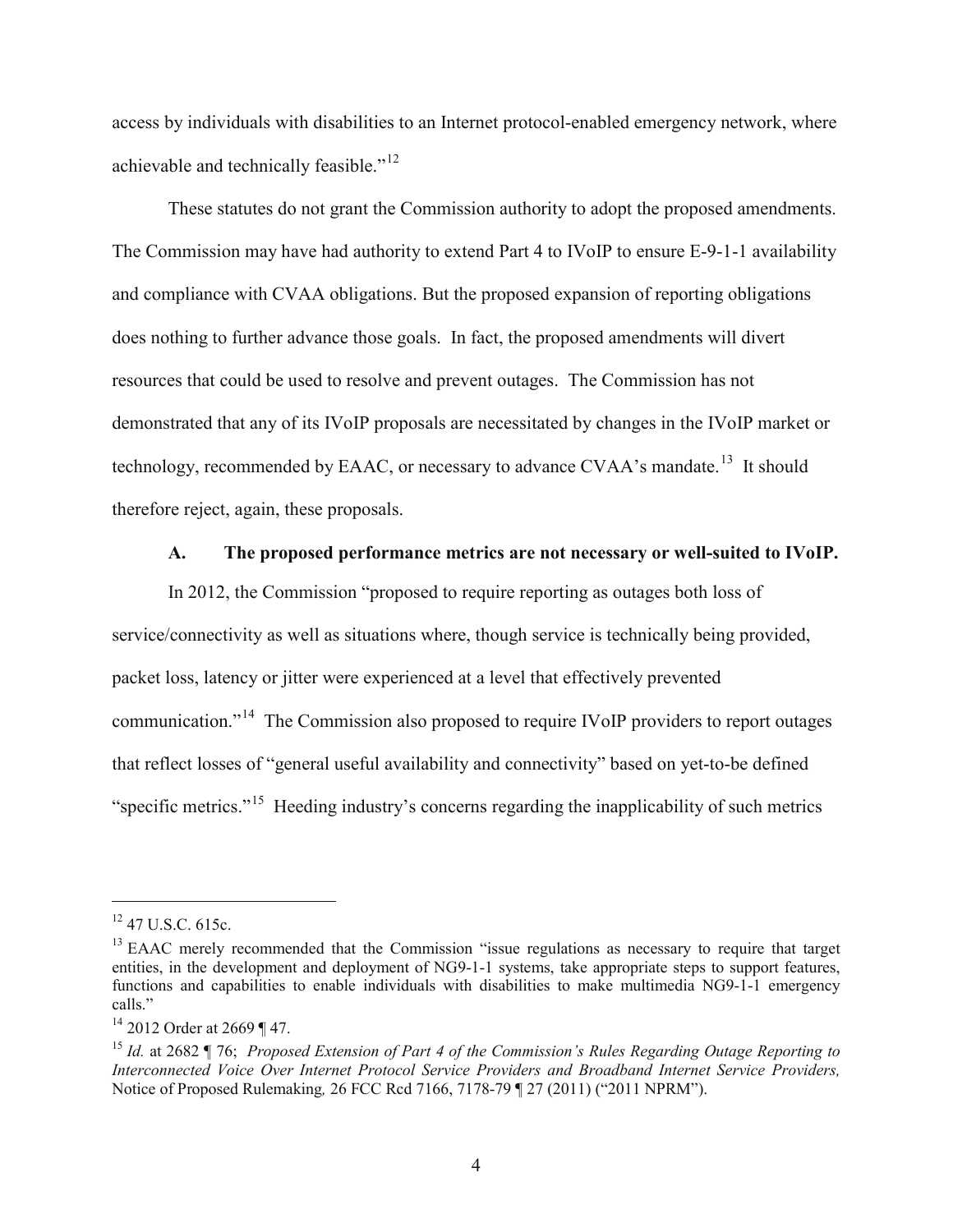to IVoIP and the significant costs that would be incurred to comply, the Commission wisely opted to require reports only in the event of an actual loss of service.

The *Further Notice* renews those once rejected proposals to report losses of general useful availability based on alleged performance degradation related to packet loss and latency.<sup>[16](#page-6-0)</sup> But there have been no technological or market changes that would necessitate the use of such service quality metrics in outage reporting. Nor would collection of such information enhance IVoIP providers' ability to comply with their NET 911 or CVAA obligations, or provide the Commission useful information to detect or prevent future outages. The Commission provides nothing to suggest otherwise.

Moreover, these metrics are not any better-suited to IVoIP now than they were in 2012. Indeed, the same facts that cautioned against using service level metrics in outage reporting in 2012 continue to exist today. Determining what constitutes a "loss of generally-useful availability and connectivity" is still more complicated in the broadband environment in which IVoIP operates than in the legacy voice network context.<sup>17</sup> Service degradation issues often originate with the underlying broadband provider, rather than the IVoIP provider. And if the Commission adopts the proposed reporting requirements for broadband internet access service ("BIAS") providers, there would be no reason to require IVoIP providers to report on service degradation related to those facilities that they neither own nor control (and may not have access to such information).

The Commission's proposed 0.5% packet loss standard and 100 ms latency standard are likewise unworkable in the IVoIP context. Over the top (or "OTT") VoIP providers, for example,

<span id="page-6-0"></span><sup>&</sup>lt;sup>16</sup> 2012 Order at 2683 ¶ 80 (declining to adopt the concept of a "loss of generally-useful availability and connectivity" that was proposed in the NPRM).

<span id="page-6-1"></span><sup>&</sup>lt;sup>17</sup> *See, e.g.*, 2011 Comments of the VON Coalition at 9-10.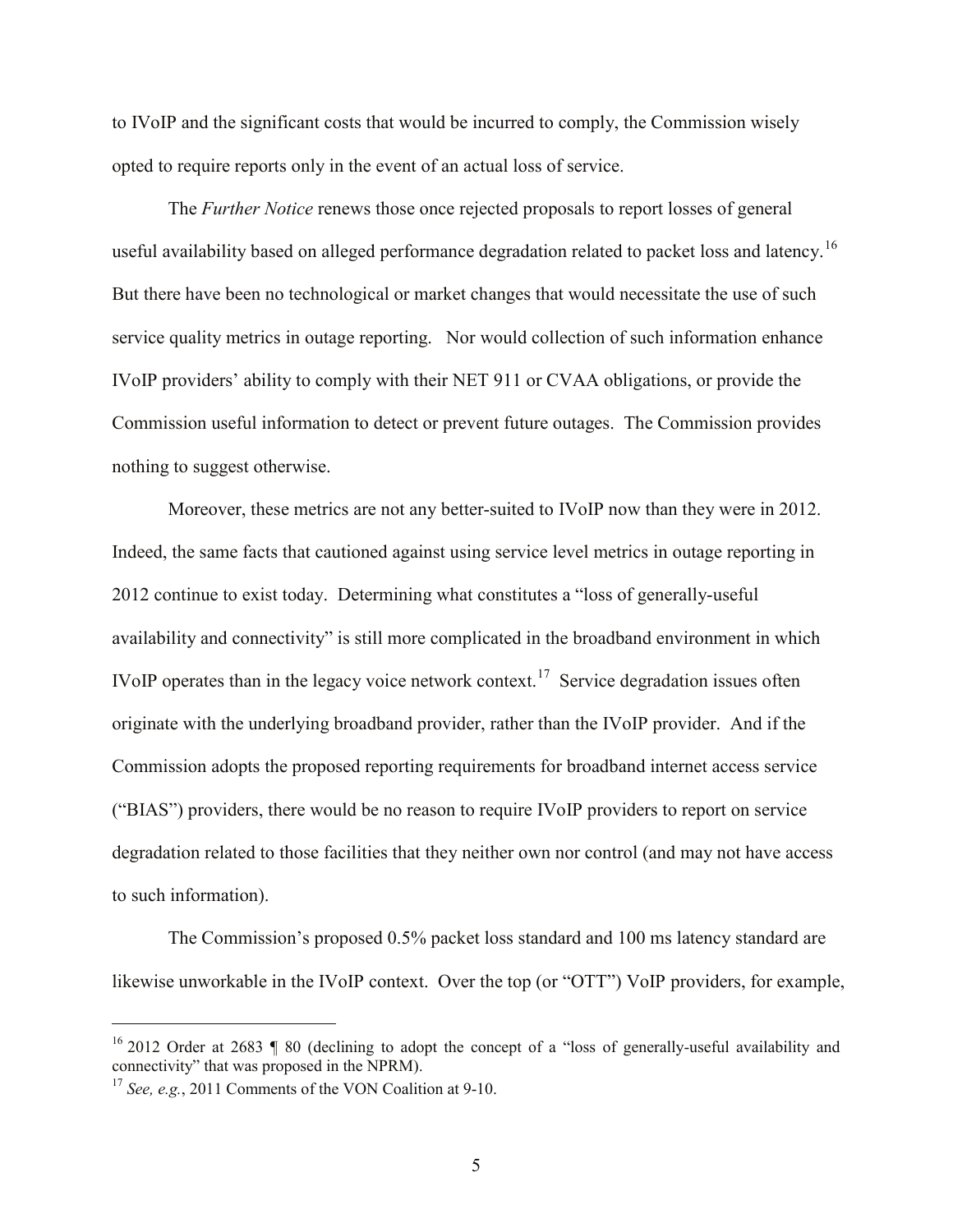would be continuously reporting outages even where there is no customer impact. Such low standards would therefore not provide any insight into when an IVoIP customer actually loses the ability to access emergency services. At a minimum, packet loss would need to be in the 5-7% range and latency in the 250-300 ms range to seriously degrade VoIP service, but even these measurements do not reveal consistent "outage reporting" across the industry. Because IVoIP providers user different codecs, and those codecs have different tolerances for packet loss, there is no set of quality of service standards that could uniformly apply to all IVoIP providers to distinguish between "good" and "degraded" service.<sup>[18](#page-7-0)</sup> In fact, an IVoIP provider's ability to accommodate packet loss and latency challenges is one way in which providers compete. Such standards are not necessary for outage reporting anyway, as packet loss due to fiber cuts in the network is generally already reportable to the Commission for other reasons, and voice traffic is hardly impacted because it is priority traffic.

The proposed throughput-based metric, which the Commission proposes to apply to BIAS, is even more problematic in the IVoIP context. A Gbps measurement may be well-suited for BIAS providers (i.e., providers of throughput), but does not apply to IVoIP (i.e., the service that flows over that throughput).<sup>[19](#page-7-1)</sup> Throughput end-to-end is at the device level and is impossible to track on every device. For mobile IVoIP, existing tools are not sufficient to detect performance or throughput issues, particularly where consumers use soft-clients or OTT applications. And because IVoIP providers compete to best manage quality services over poor

<span id="page-7-0"></span><sup>&</sup>lt;sup>18</sup> As the VON Coalition explained in its 2011 comments, "there are many types of IVoIP, including hosted VoIP, premise-based VoIP and VoIP services available through cloud-based applications." As a result, the VON Coalition continues to believe that outage information collection is of limited utility with respect to developing "best practices." *See* 2011 Comments of the VON Coalition at 1-2.

<span id="page-7-1"></span><sup>&</sup>lt;sup>19</sup> As an analogy, if throughput is a road, then bits (IVoIP or otherwise) are the cars riding over the road. There is much more to the performance, handling, and speed of a car than the condition of the road. For example, some automobiles are designed to perform well on poor roads (i.e., Jeeps), while others are not.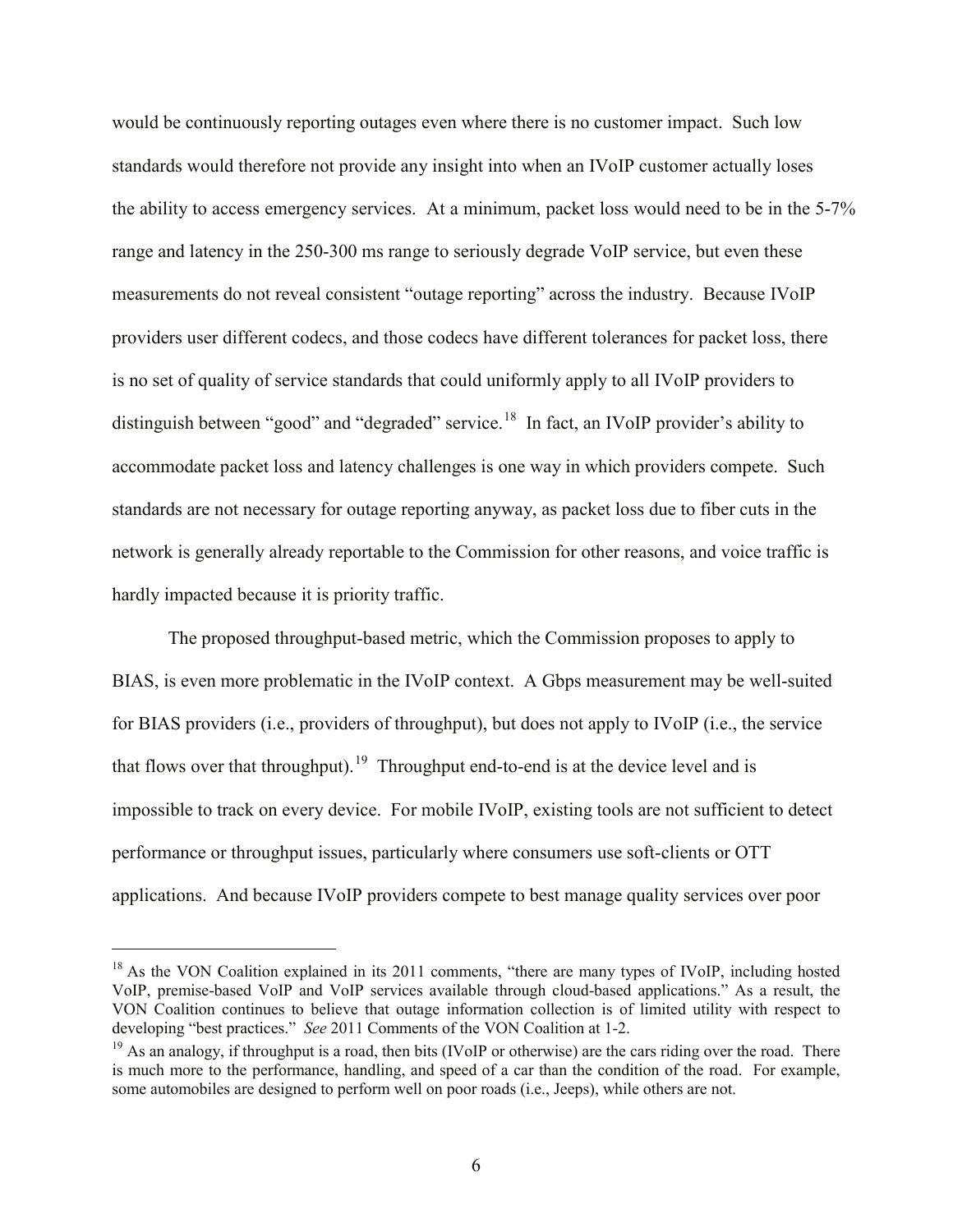broadband conditions, one provider's throughput challenge could be another provider's ideal throughput. A throughput-based metric could penalize providers that offer HD voice or that utilize codecs that use more bandwidth.<sup>20</sup> Thus, not only would reporting based on the proposed throughput metric be difficult or impossible for IVoIP providers, but it would not reliably indicate when customer service is impacted. $21$ 

In sum, the scope of the proposed amendments is not tailored to ensuring that IVoIP providers meet their 9-1-1 and E9-1-1 obligations or aggregating information to develop industry best practices. While packet loss, latency and throughput are metrics that IVoIP providers monitor, these metrics are not useful for measuring across the board what constitutes a poor quality call. The amendments would require providers to file reports even where a user is able to access emergency services and otherwise has a working voice service. And, contrary to one of the Commission's stated goals in this proceeding, reporting based on such metrics would increase inconsistency. The Commission should accordingly maintain the approach it adopted in 2012.

#### **B. Changes to the reporting process are not feasible or necessary.**

<span id="page-8-0"></span>The Commission proposed in 2012 to adopt a reporting process for IVoIP providers that would be the same as legacy voice providers. Upon review of the record, however, the Commission agreed with industry commenters that "lengthening the initial notification . . . is particularly important since data networks operate differently than voice networks, and the cause of some degradations of service may not be as clearly identifiable, which can lead to inaccurate

<span id="page-8-1"></span> $20$  Voice codecs can impact the correlation of bandwidth to user minutes because they consume different amounts of bandwidth and do not show true customer impact.

<span id="page-8-2"></span> $21$  One VON Coalition member reports that most of its customers have multiple 1 to 10 Gbps circuits, and typically pair unprotected Gbps circuits with backup circuits. A single outage, therefore, may not impact these customers at all.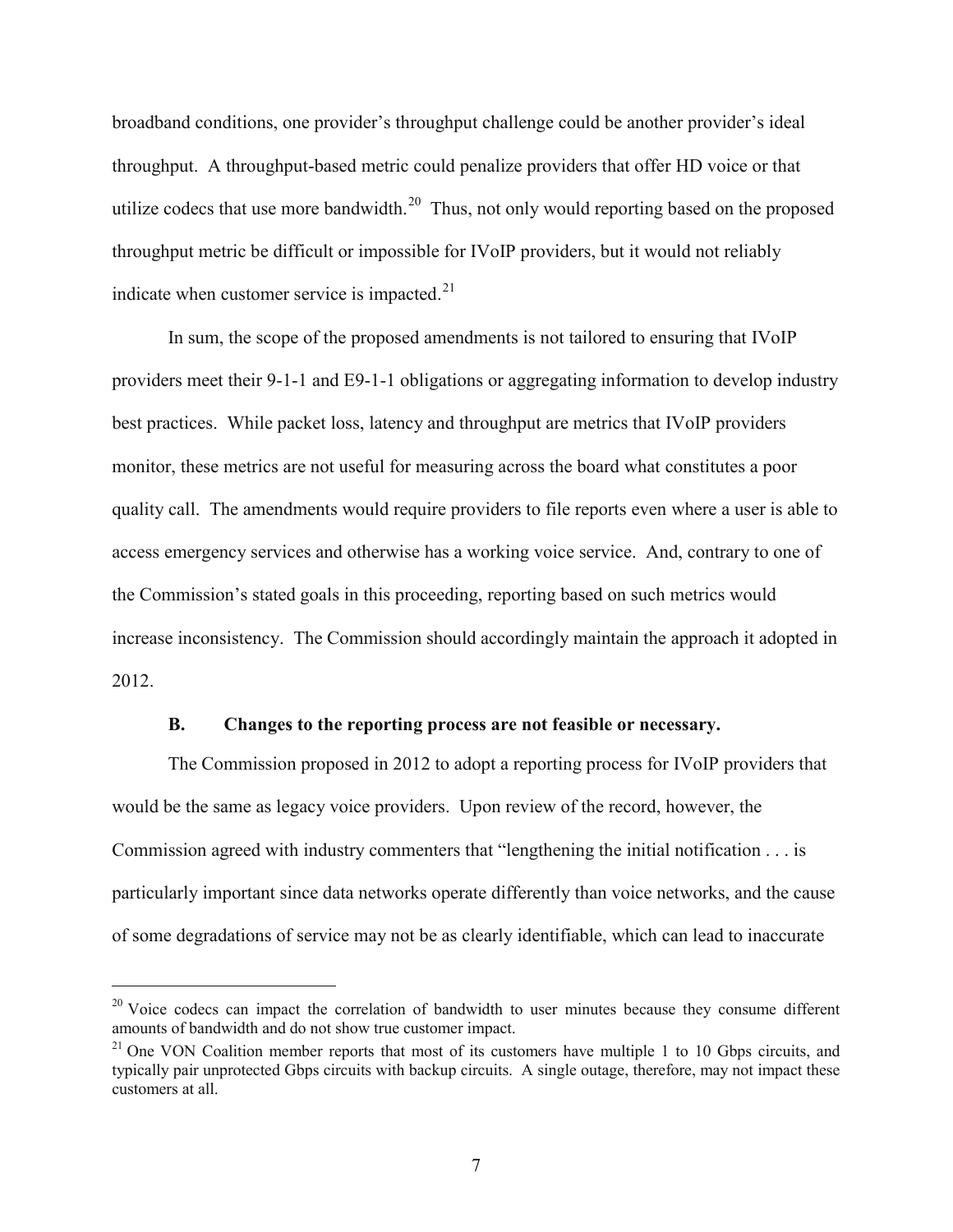reporting, or over-reporting, under strict time constraints." The Commission concluded that IVoIP providers should have 24 hours after discovery of an outage to submit an initial notification, and 30 days thereafter to submit a more detailed final report.<sup>22</sup>

The *Further Notice* proposes to drastically shorten the timeframe for IVoIP providers to notify the Commission of an outage—from 24 hours to 2 hours. Additionally, the Commission proposes to add an interim report to the process that would be due 72 hours after discovery. But the Commission does not explain how the proposed amendments will enhance IVoIP consumers' access to 9-1-1 services or prevent outages in the future. Nor does the Commission suggest that it would be in a better position to remediate an outage if it learned of it in 2 hours rather than 24. Instead, the Commission simply complains that "in one recent instance" a IVoIP outage was reported 23 hours after discovery. Similarly, the Commission laments that it may have to wait up to 30 days to receive detailed information about the cause of the outage or to verify that a reportable outage occurred. But none of this should come as a surprise, as these are the timeframes the Commission adopted in 2012 after careful review of the record. There is no technological or market change at play here that necessitates the Commission's drastic amendments to the reporting process. Nor is there an explanation what benefit the Commission expects from receiving the information in those shorter timeframes.

In fact, the same difficulties in identifying IVoIP outages that cautioned against the two hour window in 2012 remain today. Due to the complexity of IVoIP service, and the fact that IVOIP providers cannot conduct end-to-end troubleshooting when a customer is accessing its service over an unaffiliated provider's broadband network, service failures are difficult to detect

<span id="page-9-0"></span> $22$  2012 Order at 2688 ¶ 95.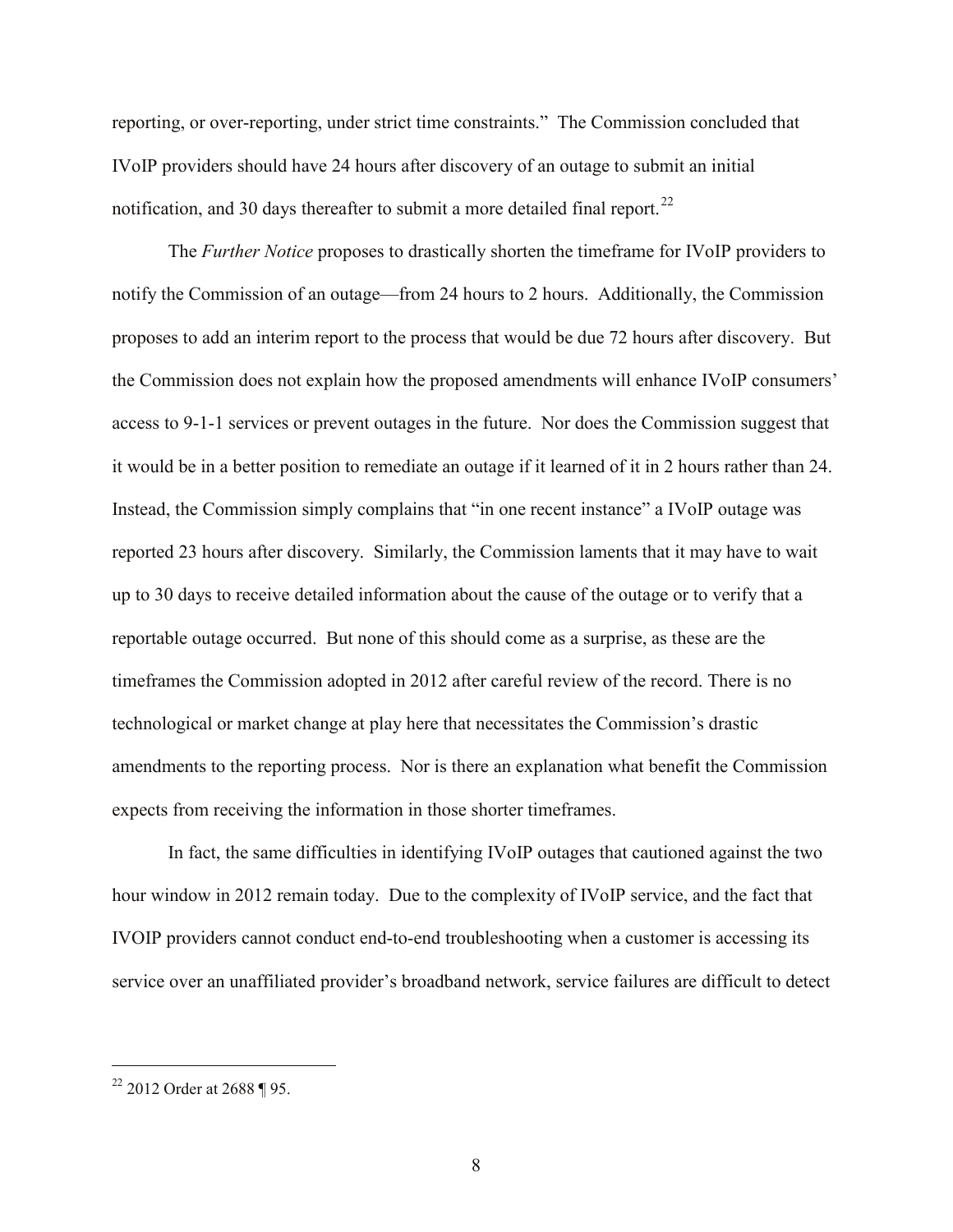and isolate.[23](#page-10-0) Providing notification within two hours will be challenging, if not impossible. For example, when IVoIP providers learn that a fiber jack is offline, it takes time to determine whether the power has gone off, the power has been cut, or the customer simply unplugged it. And because IVoIP service is not tethered to a particular geography, IVoIP providers must parse user data to determine if a given country has a reportable outage. Following that initial analysis, providers need time to draft and review the notification before submitting.<sup>24</sup>

These issues cannot be remedied by automated reporting or through contractual provisions with broadband providers, as the *Further Notice* suggests. Though some portion of the reporting process may be more reliably automated in the future, tough judgment calls inherent in IVoIP outage reporting require human input. One major disadvantage of automating IVoIP outage reporting is the potential for false positives associated with system issues and/or planned changes. And while IVoIP providers already rely on transaction-based alerts to detect network problems, such contractual provisions do not reduce the time required after detection to analyze and submit notifications.

Even if notification within two hours was feasible—and the VON Coalition submits it is not—IVoIP providers' time would be better spent in the critical hours following discovery of an outage working to research the root cause, identify a solution, and resolve the outage. Further, little new information, if any, would be added by submission of another report 70 hours later.

<span id="page-10-0"></span><sup>&</sup>lt;sup>23</sup> If anything, IVoIP service components are now more resilient to isolated outages, making it more difficult to determine the true impact of a given server, rack, or data center outage.

<span id="page-10-1"></span><sup>&</sup>lt;sup>24</sup> The Commission expects notifications to include (i) the date and time of the onset of the outage; (ii) a brief description of the problem, including root cause information and whether there were any failures of critical network elements, if known; (iv) service effects; and (v) the geographic area affected. *See Further Notice* at 5868 ¶ 121. Often times, much of this information is not available to IVoIP providers in the initial 120 minutes—particularly root cause information.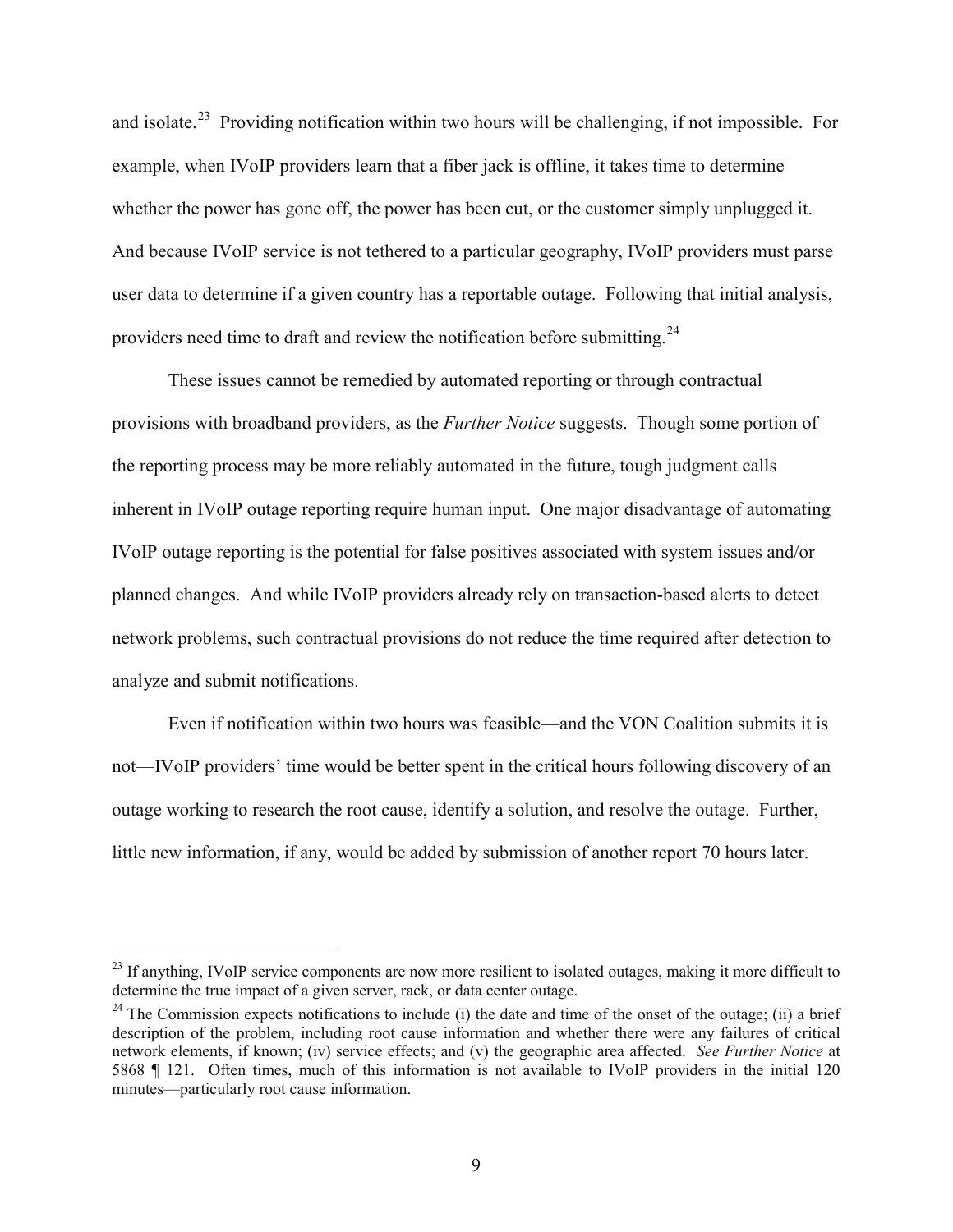Indeed, requiring interim reports would increase inconsistency in reporting, as such rushed information gathering may be contradicted later in the final report.<sup>25</sup>

Speeding up the notification requirement or adding reports will not provide any more incentive to resolve outages than competition and customer service agreements already provide. The VON Coalition therefore asks the Commission to refrain from tightening the notification timeframe at all; but if the Commission adopts a new timeframe, a target of eight hours would be more reasonable At that point, chances are much greater that the outage will be resolved—or well on its way to being resolved—so it will be less burdensome to divert the technicians and engineers needed to resolve the outage from their primary job of restoring service to completing the FCC's NORS form. The VON Coalition urges the Commission not to adopt the interim reporting requirement.

#### <span id="page-11-0"></span>**II. The** *Further Notice***'s cost-benefit analysis is overly optimistic.**

The Commission estimates that the IVoIP outage reporting proposals will "impose[] only a \$300 cost burden on the provider." The *Further Notice*, however, includes nothing but assumptions to support this estimate. For example, the Commission assumes "that relevant data is already routinely collected by interconnected VoIP providers (in real time), so the cost of compliance would only be the cost of filing additional reports." The Commission then states without explanation—that it expects that (i) proposals to include service degradation will increase outage reporting by only 10% compared to 2015; and (ii) the new initial (i.e. 72 hour) report will take only 45 minutes to complete at an hourly employee rate of \$80.00.

<span id="page-11-1"></span><sup>&</sup>lt;sup>25</sup> 2012 Order at 2688 ¶ 95 (recognizing that in the IVoIP context, strict time constraints "can lead to inaccurate reporting, or over-reporting.").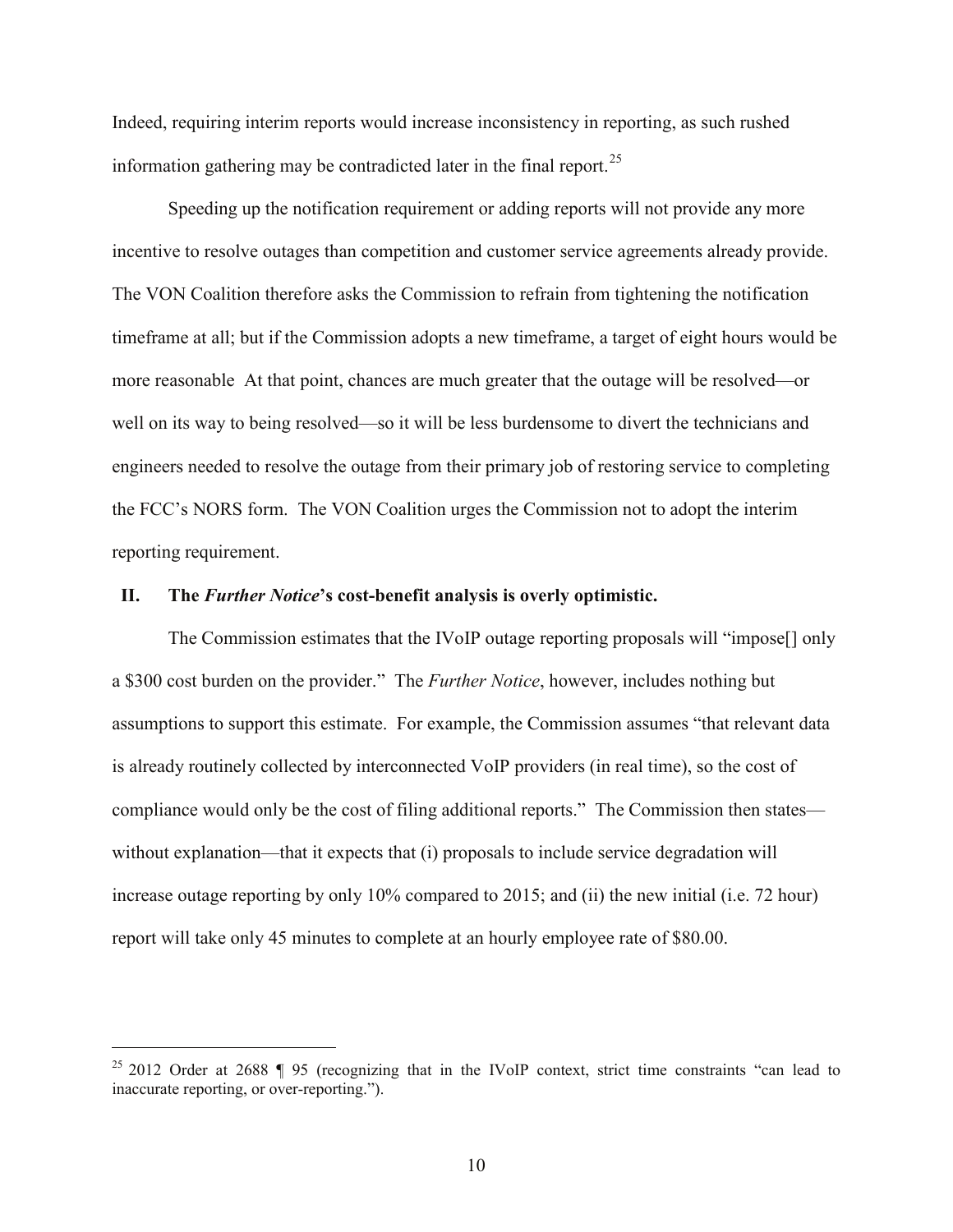First, as discussed above, reporting based on the service degradation metrics the FCC has proposed could result in daily "outages"—and, thus, daily outage reports—on many IVoIP networks. Therefore, the estimate of a 10% increase in reports misjudges the impact of the metrics the FCC has proposed. Moreover, based on experience with the current reporting process, VON Coalition members can confidently say that the estimated 45 minutes to complete an initial report is wholly inadequate. As Commissioner O'Rielly acknowledged, it takes time "to compile and analyze data, prepare the reports and engage in multiple layers of review to ensure that a report is even required and that it is accurate.<sup> $26$ </sup> This is particularly true considering the amount of information and "specific details" the Commission expects the reports to include.<sup>[27](#page-12-1)</sup> The proposed amendments will add an extra report for every outage, and significantly expand what constitutes a reportable outage. Additionally, Commission's analysis fails to account for the opportunity costs of having engineers draft notifications during the most critical hours after discovery of an outage, or the resources that will be spent training and/or hiring new employees to comply with the requirements.<sup>[28](#page-12-2)</sup> These increased costs would have a significant impact on smaller service providers in particular, increase barriers to entry, and harm competition in the VoIP market.

<span id="page-12-0"></span><sup>&</sup>lt;sup>26</sup> *Further Notice* at 5948, Statement of Commissioner Michael O'Rielly, Concurring in Part, Dissenting in Part ("the item summarily dismisses one industry participant's assessment that it takes 11 to 12 hours to prepare and file and outage report.").

<span id="page-12-1"></span><sup>&</sup>lt;sup>27</sup> *Id.* at 5883 ¶ 164. (The Commission expects reports to contain a significant "specific details" concerning (i) failure of facilities that might be considered critical network elements and (ii) unintended changes to software or firmware or unintended modifications to a database to the extent relevant to a given outage or service disruption).

<span id="page-12-2"></span><sup>&</sup>lt;sup>28</sup> In addition to the one-time setup cost to implement the reporting systems, processes, and training with the proposed specific interval reports and reporting based on the proposed metrics, providers will also incur costs associated with increased full-time employee support and ongoing product and engineering overhead needed to provide continuous embedded support.